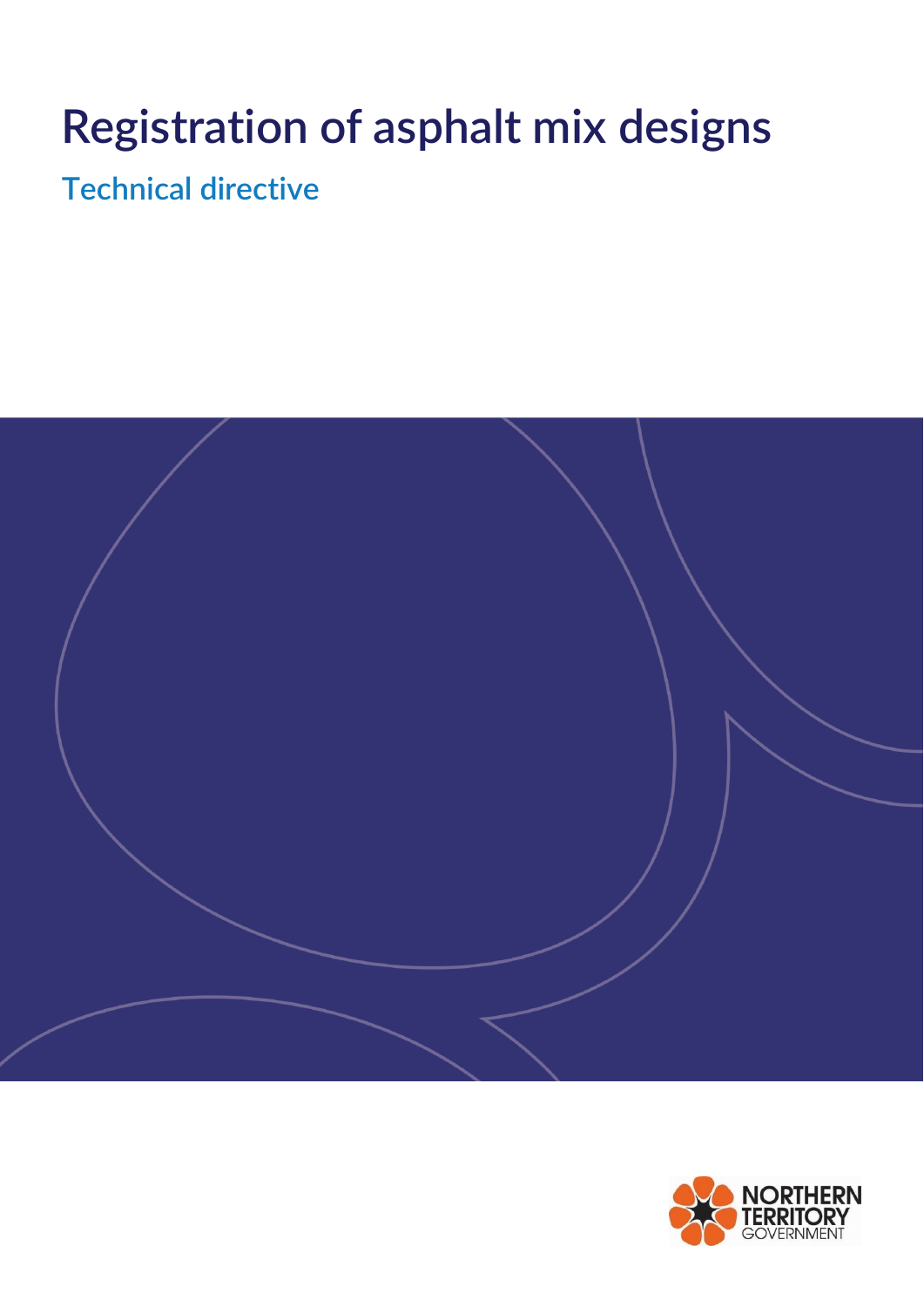| Document title         | Registration of asphalt mix designs                  |
|------------------------|------------------------------------------------------|
| <b>Contact details</b> | Department of Infrastructure, Planning and Logistics |
| Approved by            | <b>Project Director Civil Assets Management</b>      |
| Date approved          | 29/11/2019                                           |
| <b>Document review</b> | Annually                                             |
| <b>TRM</b> number      | 2017/0362-0001-10                                    |

| <b>Version</b> | Date       | <b>Author</b>        | <b>Changes made</b>                                                                                                                                                            |
|----------------|------------|----------------------|--------------------------------------------------------------------------------------------------------------------------------------------------------------------------------|
| 2.0            | 29/11/2019 | <b>Andrew Batson</b> | Replace Code of Practice 106.1, additional<br>performance testing requirements, deep<br>lift asphalt requirements and additional<br>requirements for information to be lodged. |
|                |            |                      |                                                                                                                                                                                |
|                |            |                      |                                                                                                                                                                                |

| <b>Acronyms</b> | <b>Full form</b> |
|-----------------|------------------|
|                 |                  |
|                 |                  |
|                 |                  |
|                 |                  |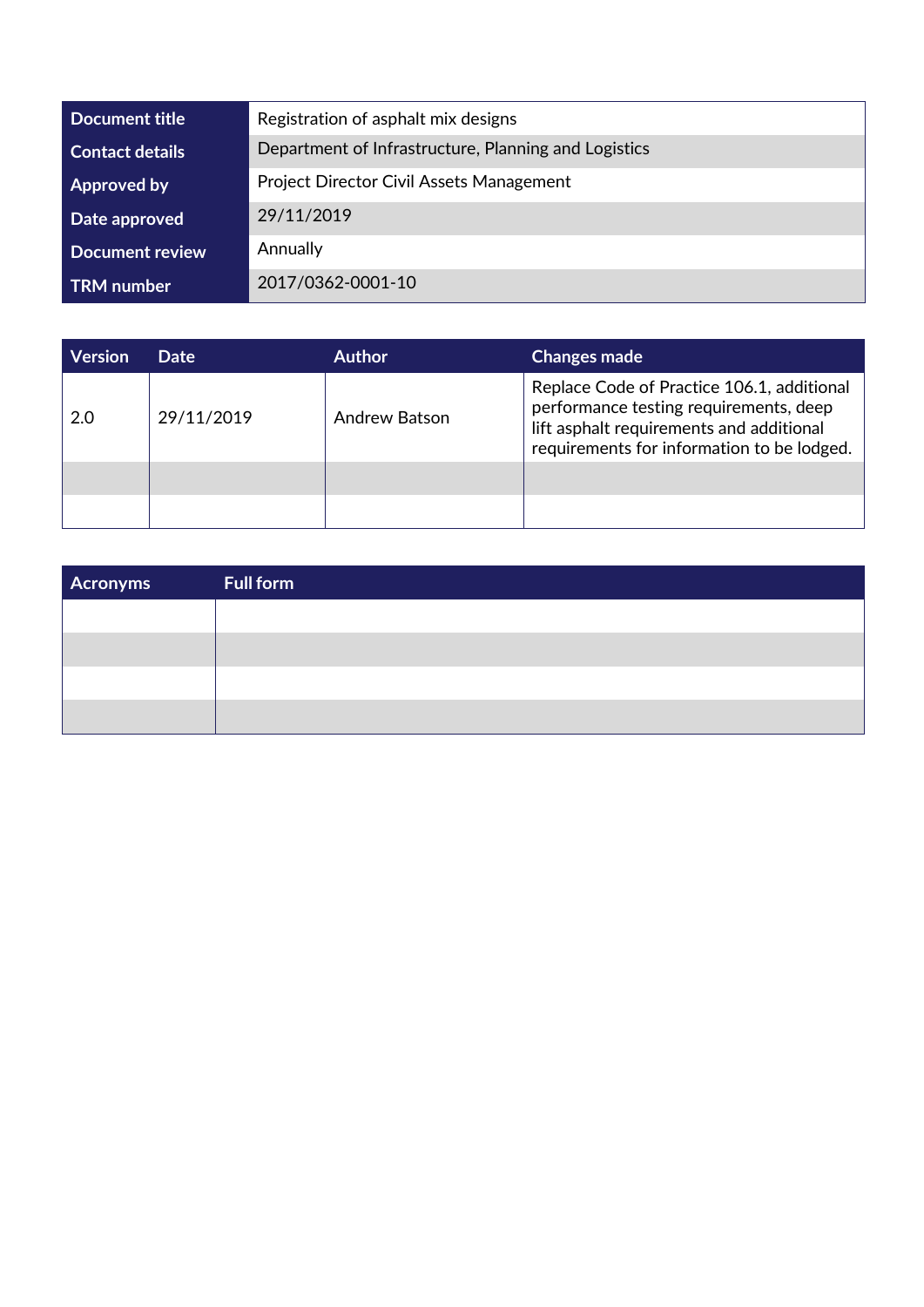# **Contents**

| 2.4. Additional information required for asphalt including Recycled Asphalt Pavement (RAP)5 |  |
|---------------------------------------------------------------------------------------------|--|
|                                                                                             |  |
|                                                                                             |  |
|                                                                                             |  |
|                                                                                             |  |
|                                                                                             |  |
|                                                                                             |  |
|                                                                                             |  |
|                                                                                             |  |
|                                                                                             |  |
|                                                                                             |  |
|                                                                                             |  |
|                                                                                             |  |
|                                                                                             |  |
|                                                                                             |  |
|                                                                                             |  |
|                                                                                             |  |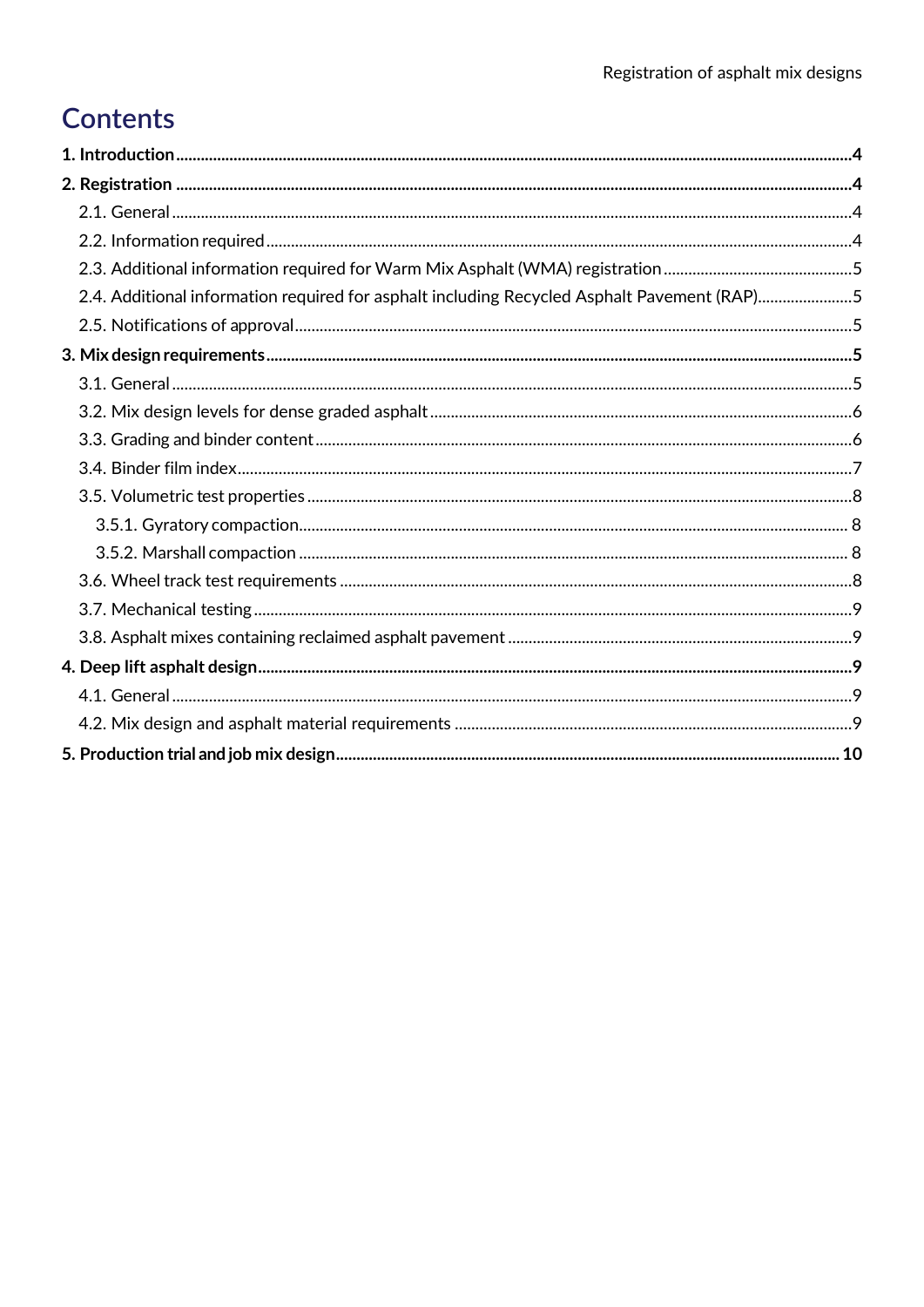# <span id="page-3-0"></span>**1. Introduction**

This guide note describes the process for registration of asphalt mix designs for use in works undertaken for the Department of Infrastructure, Planning and Logistics and other Government associated works. It replaces the document NTTN Code of Practice 106.1.

Registration in accordance with the procedures in this Guide note does not guarantee the handling and performance properties of this mix, this lies with the producer.

Production, delivery, placement and compaction of asphalt mixes shall comply with the relevant sections of the DIPL standard specification for roadworks and any project specific requirements.

Approval of a registered asphalt mix for use under the Contract does not relieve the Contractor from employing suitable manufacturing and handling techniques to ensure performance of the mix. The Contractor must also satisfy all contractual obligations in regards to rectification of defects.

If a registered mix has unsatisfactory handling or field performance, the Contractor or Superintendent may request the mix be de-registered. Re registration maybe considered when the manufacturer demonstrates through further testing or independent analysis that the design is suitable for use.

# <span id="page-3-1"></span>**2. Registration**

### <span id="page-3-2"></span>**2.1. General**

Applications to register an asphalt mix shall be submitted to The Department at least four weeks prior to the proposed date of commencement of supply and shall be accompanied by the information listed in Clause 2.2.

The registration of a mix design shall remain current for a period of 2 years subject to there being no changes to the source or grading of aggregate components or the source and nature of the binder.

Registration may be extended beyond 2 years with the agreement of the Department and the supplier, further testing will need to be conducted.

### <span id="page-3-3"></span>**2.2. Information required**

The following information shall be submitted for each mix design registration request:

- a) Proportion of each component in the mix including details of supplier and source.
- b) Grading of the total mix
- c) NATA Laboratory test results for every component of the mix (grading, max densities etc.)
- d) Volumetric, Stability and Flow graphs of all mix properties
- e) Supplier and class of binder and certificate of compliance
- f) Adhesion agent type and percentage
- g) Source of added filler and certificate of compliance for added filler
- h) Details of the type of additives, if any, and its proportion in the design mix
- i) Details of any proposed asphalt recycling including sieve analysis (after extraction of binder) and binder content of RAP
- j) Test reports for all laboratory tests carried out to achieve the mix design requirements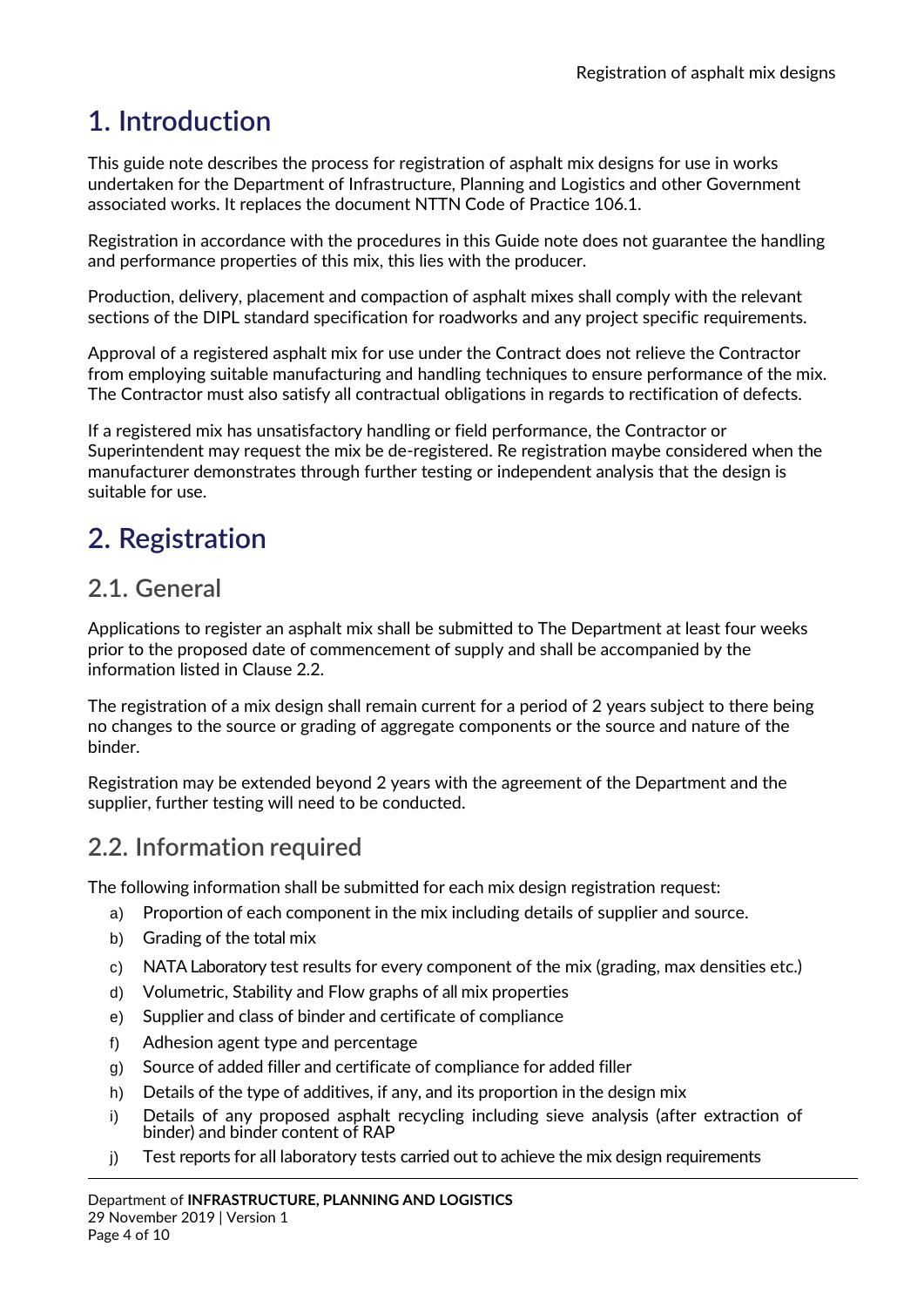- k) Test information from production trial and modification of laboratory test data for identification as the "Job Mix"
- l) DIPL excel sheet with all component and test result results
	- All the test results shall be current at the time of submission of the mix design
	- All components of the asphalt mix shall comply with the DIPL standard specification for roadworks.

### <span id="page-4-0"></span>**2.3. Additional information required for Warm Mix Asphalt (WMA) registration**

- a) WMA technology and/or WMA additives information including the classification and nominated proportions of additives;
- b) WMA technology manufacturer's established target rate for additives and the acceptable variation for production;
- c) Documentation that demonstrates proven field performance of the WMA technology for at least 2 years. Trials undertaken through Austroads and other State Authorities will be accepted.

### <span id="page-4-1"></span>**2.4. Additional information required for asphalt including Recycled Asphalt Pavement (RAP)**

- a) Detailed RAP stockpile management plan to show that the supplier meets Austroads and AAPA requirements for RAP stockpile management and use.
- b) Total percentage or RAP to be used in mix design

### <span id="page-4-2"></span>**2.5. Notifications of approval**

Acceptance or rejection of applications for registration of asphalt mixes will be advised in writing. Additional information may be required by the Department to complete the registration process.

Registered mixes will be issued with an identifying code.

Sufficient quantities of all components shall be provided for independent verification and assessment of the submitted mix design upon request by the Department.

# <span id="page-4-3"></span>**3. Mix design requirements**

### <span id="page-4-4"></span>**3.1. General**

Mix design procedures and test methods shall follow the guidelines provided in Austroads Guide to Pavement Technology Part 4B – Asphalt. Volumetric properties may be determined using either Gyratory compaction (AS 2891.2.2) or Marshall Compaction (AS 2891.5) of laboratory prepared or plant mixed specimens.

All testing shall be undertaken in a laboratory, accredited by NATA for the relevant test methods.

Note: All mix designs shall have adhesion agents (concentrated) added to the bitumen

Note: Open Graded Asphalt and Stone Mastic Asphalt shall not to be used.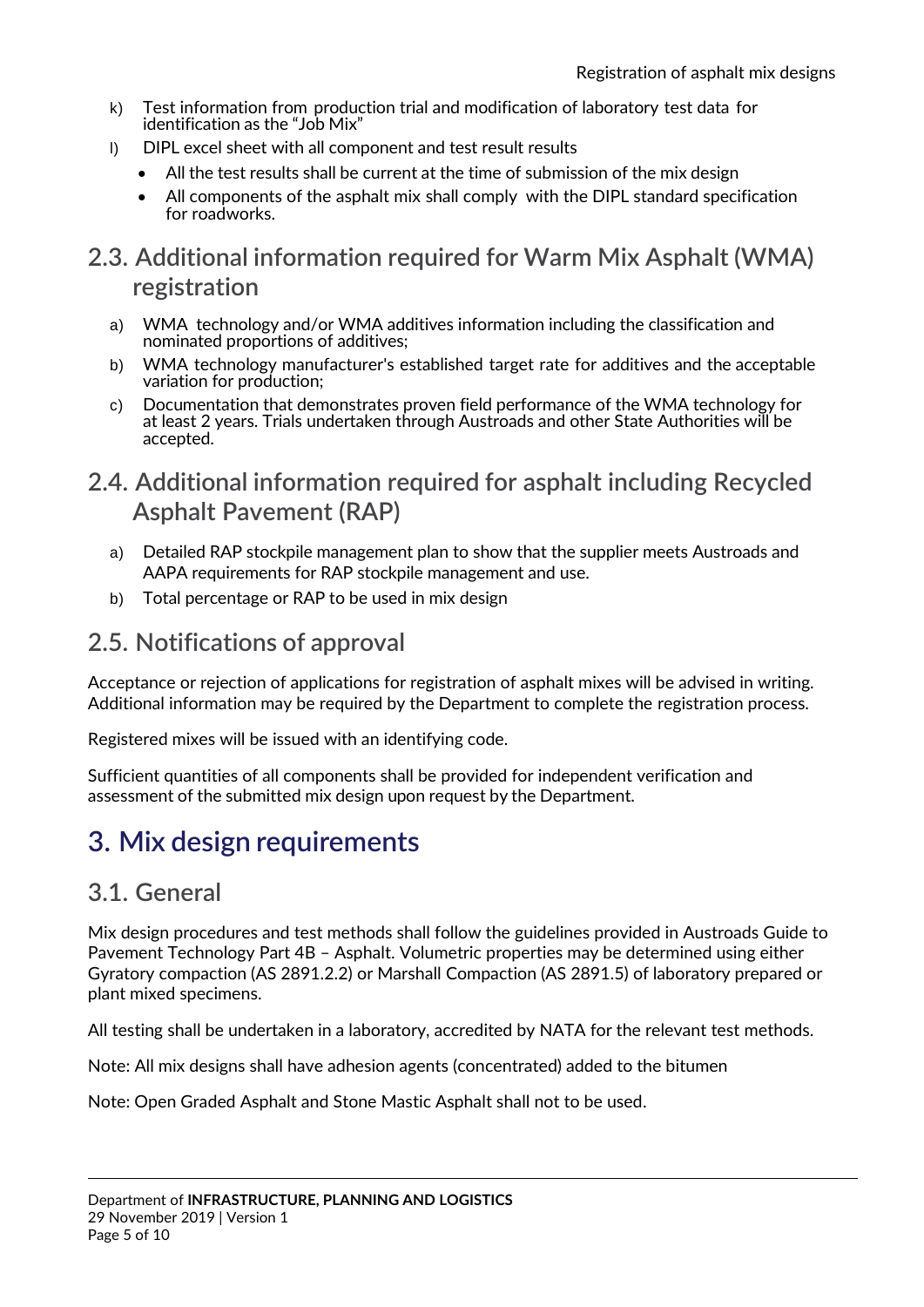| <b>Traffic Category</b> | <b>Mix</b><br>Type | Application                                                        | <b>Binder Type</b>                |
|-------------------------|--------------------|--------------------------------------------------------------------|-----------------------------------|
| Light                   | $1\&2$             | Cycle paths and pedestrian traffic                                 | Class 320 or<br>S <sub>1</sub> OE |
| Medium                  | 2                  | Car parking light vehicles only                                    | Class 320                         |
| Heavy                   | 3                  | Car parking with heavy vehicles, buses                             | Class S10E                        |
| Heavy                   | 3                  | Regional Urban Subdivisions and Regional Rural<br>Asphalt          | A20E                              |
| Heavy                   | 5                  | All Urban Roads and Intersections and<br><b>Industrial Estates</b> | A15E                              |
| Heavy                   | 4                  | <b>Structural layers</b>                                           | A15E                              |

#### **Table 1 - Traffic category and binder requirements for dense graded asphalt mix types**

Refer to "Technical Standard - Bituminous Surfacing Works Treatment and Selection<sup>1</sup>" for further guidance.

Urban areas are defined as follows:

- Darwin region urban area is nominated as North of Cox Peninsular Road (Stuart Highway), west of Trippe Road (Arnhem Highway) and Howard River Bridge on Gunn Point Road
- Katherine, Tennant Creek and Alice Springs urban areas are defined as the areas within the respective town boundaries.

### <span id="page-5-0"></span>**3.2. Mix design levels for dense graded asphalt**

All Heavy mix designs require all Level 1\* and 2\* testing

Medium mix designs require Level 1\* and level 2B\* Wheel tracking

Light mix designs require Level 1\* testing only

\*Refer Austroads Guide to Pavement Technology Part 4B

### <span id="page-5-1"></span>**3.3. Grading and binder content**

-

The proportions of aggregate and binder in the mix and grading of aggregates including any added filler, after mixing but before compaction, shall lie within the limits specified in Table 2 - Grading properties and Table 3 - Binder Contents for each size of and type of asphalt unless otherwise approved by the DIPL.

Note: Where A20E is used Mix Type 5 requirements apply.

<sup>1</sup> [https://dipl.nt.gov.au/infrastructure/technical-standards-guidelines-and-specifications/road](https://dipl.nt.gov.au/infrastructure/technical-standards-guidelines-and-specifications/road-surfacing-standards)[surfacing-standards](https://dipl.nt.gov.au/infrastructure/technical-standards-guidelines-and-specifications/road-surfacing-standards)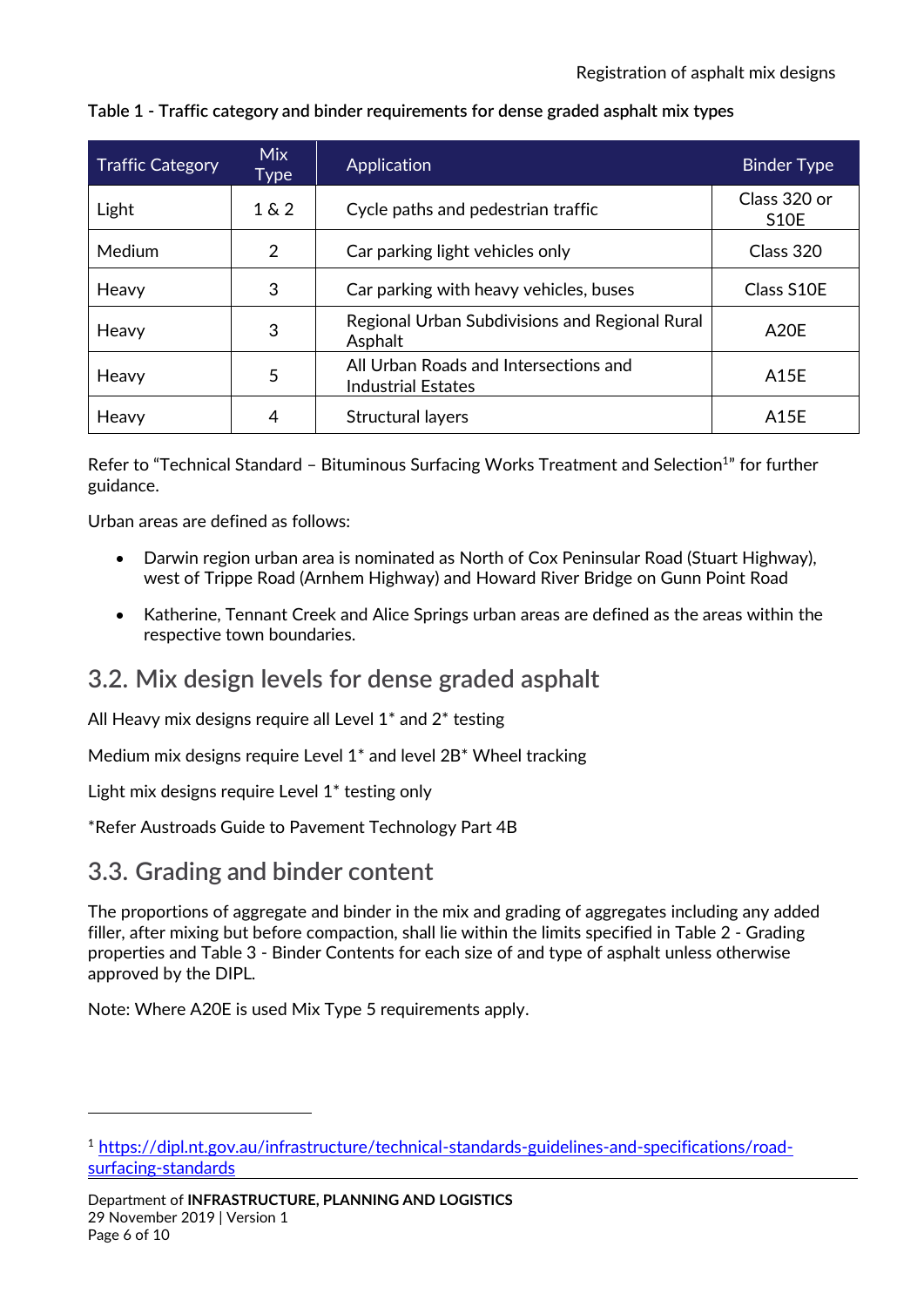| <b>Mix Type</b>              | 1          | $\overline{2}$ | 3                                       | 4          | 5          | 6                |
|------------------------------|------------|----------------|-----------------------------------------|------------|------------|------------------|
| Mix Size                     | 7          | 10             | 14                                      | 20 (A15E)  | 14 (A15E)  | 10<br>(Car Park) |
| Sieve Size<br><u>AS (mm)</u> |            |                | Percentage passing sieve size (by mass) |            |            |                  |
| 26.5                         |            |                | 100                                     | 100        | 100        |                  |
| 19.0                         | 100        | 100            |                                         | $95 - 100$ |            | 100              |
| 13.2                         |            |                | $85 - 100$                              | $75 - 90$  | $85 - 100$ |                  |
| 9.5                          |            | $90 - 100$     | $70 - 85$                               | $60 - 80$  | $70 - 85$  | $90 - 100$       |
| 6.7                          | $85 - 100$ | $70 - 90$      | $62 - 75$                               | $50 - 70$  | $62 - 75$  | $68 - 87$        |
| 4.75                         | $70 - 87$  | $58 - 76$      | $53 - 70$                               | $40 - 60$  | $53 - 70$  | $50 - 76$        |
| 2.36                         | $44 - 65$  | $40 - 58$      | $35 - 52$                               | $25 - 43$  | $35 - 52$  | $32 - 57$        |
| 1.18                         | $29 - 48$  | $27 - 44$      | $24 - 40$                               | $18 - 35$  | $24 - 40$  | $22 - 42$        |
| 0.60                         | $19 - 35$  | $17 - 35$      | $15 - 30$                               | $14 - 27$  | $15 - 30$  | $15 - 31$        |
| 0.30                         | $12 - 25$  | $11 - 24$      | $10 - 24$                               | $9 - 21$   | $10 - 24$  | $10 - 23$        |
| 0.15                         | $8 - 16$   | $7 - 16$       | $7 - 16$                                | $6 - 15$   | $7 - 16$   | $6 - 14$         |
| 0.075                        | $5 - 8$    | $4 - 7$        | $4 - 7$                                 | $3 - 7$    | $4 - 7$    | $4 - 7$          |
| Total                        | 100        | 100            | 100                                     | 100        | 100        | 100              |

#### **Table 2 – Grading properties**

The grading curve shall be smooth and shall not vary from the outer one third of the range between the specified limits for one sieve size to the opposite outer one third of the range between the specified limits for an adjacent sieve size.

Table 3 - Binder content

| Mix Size<br>(mm)                       | 10                    | 14          | 20<br>(A15E) | 14 (A15E)   | $10 \,\mathrm{mm}$<br>(Car Park) |
|----------------------------------------|-----------------------|-------------|--------------|-------------|----------------------------------|
| <b>Binder</b><br>Content (%by<br>mass) | $5.0 - 7.0$ 4.5 - 6.5 | $4.6 - 6.5$ | $4.3 - 6.0$  | $4.6 - 6.5$ | $5.0 - 6.5$                      |

### <span id="page-6-0"></span>**3.4. Binder film index**

Binder film index of all mix types shall be a minimum of 8.0 micron.

This should be obtained at a minimum of 0.3% below the nominated bitumen design target.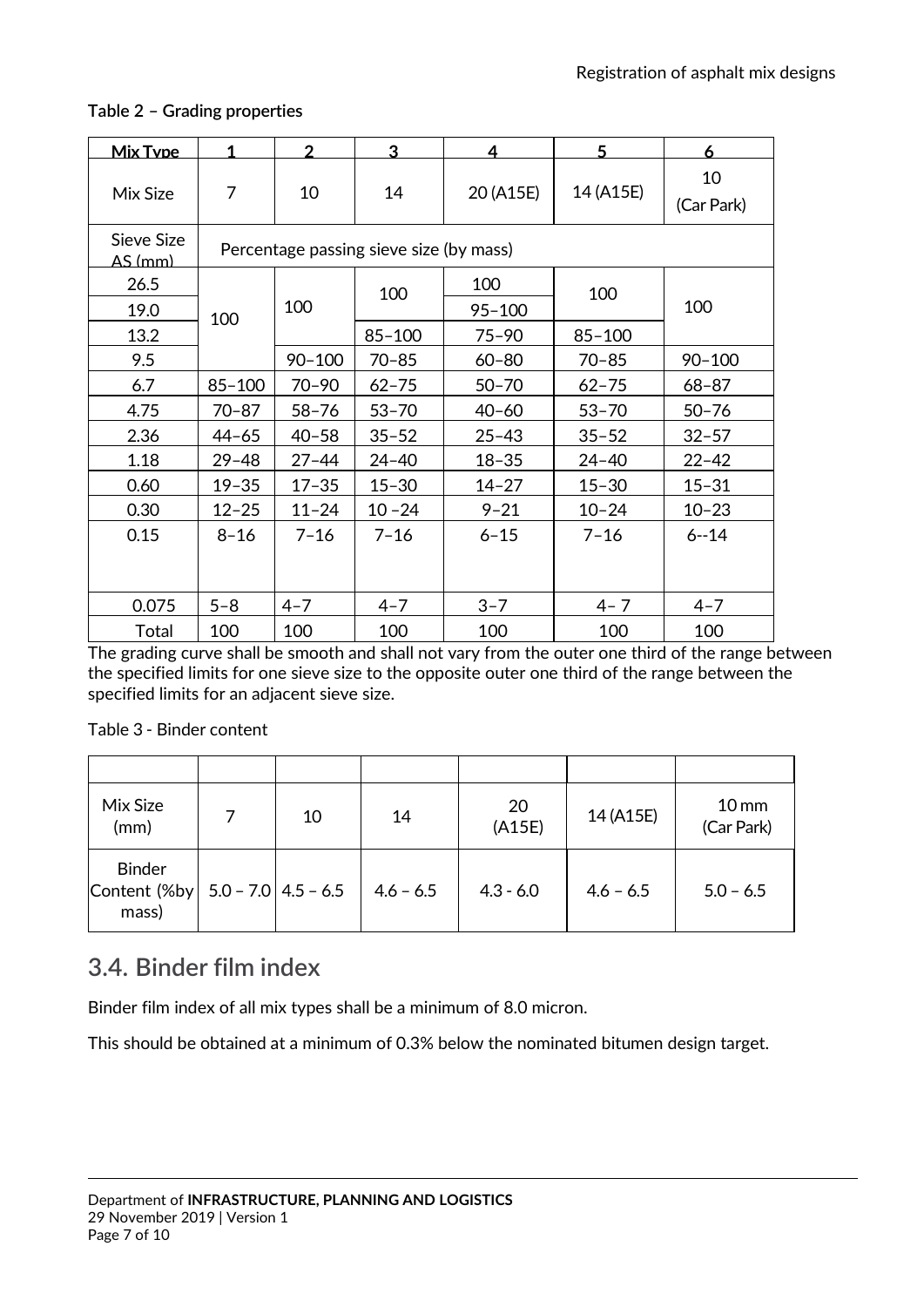### <span id="page-7-0"></span>**3.5. Volumetric test properties**

### <span id="page-7-1"></span>**3.5.1. Gyratory compaction**

Table 4 - Compaction cycles and air voids for volumetric properties determined by gyratory compaction

| Mix Type             | 1                                                | 2    | 3    | 4            | 5            | 6                              |
|----------------------|--------------------------------------------------|------|------|--------------|--------------|--------------------------------|
| Mix Size (mm)        | 7                                                | 10   | 14   | 20<br>(A15E) | 14<br>(A15E) | 10 <sub>mm</sub><br>(Car Park) |
| Compaction<br>cycles | Design air voids in laboratory compacted mix (%) |      |      |              |              |                                |
| 50                   | 4.0                                              | N/A  | N/A  | N/A          | N/A          | N/A                            |
| 80                   | N/A                                              | 4.0  | N/A  | N/A          | N/A          | 4.0                            |
| 120                  | N/A                                              | 4.0  | 4.0  | 4.0          | 4.0          | 4.0                            |
| 250                  | N/A                                              | >2.5 | >2.5 | >2.5         | >2.5         | N/A                            |
| 350                  | N/A                                              | N/A  | N/A  | <b>TBR</b>   | N/A          | N/A                            |

The design air voids values are approximate and may be adjusted to account for rounding of the binder content value to the nearest +1.0%.

#### <span id="page-7-2"></span>**3.5.2. Marshall compaction**

Mixes designed using Marshall compaction shall comply with the requirements of Table 5.

Table 5 - Marshall Properties and air voids for mixes designed using Marshall Compaction

| Mix Type                     |         | ◠       | 3       |              |              |                  |
|------------------------------|---------|---------|---------|--------------|--------------|------------------|
| Size (mm)                    |         | 10      | 14      | 20<br>(A15E) | 14<br>(A15E) | 10<br>(Car Park) |
| Design air                   | 4.0     | 5.0     | 5.0     | 5.0          | 5.0          | 4.0              |
| <b>Stability</b><br>$(\min)$ |         | 10      | 12      | 14           | 14           | 10               |
| Flow (mm)                    | $2 - 4$ | $2 - 4$ | $2 - 4$ | $2 - 4$      | $2 - 4$      | $2 - 4$          |
| Refusal                      | N/A     | N/A     | N/A     | >2.5         | >2.5         | N/A              |

Shall be compacted to 5% air voids within a tolerance of 1% air voids

Note: for heavy mix design use 75 blows for Marshall Stability and Flow testing, for refusal use 125 blows (per side)

### <span id="page-7-3"></span>**3.6. Wheel track test requirements**

Table 6 - Maximum wheel tracking depth

| Mix Type  |    | ີ  | ◢            |              |            |
|-----------|----|----|--------------|--------------|------------|
| Size (mm) | 10 | 14 | 20<br>(A15E) | 14<br>(A15E) | (Car Park) |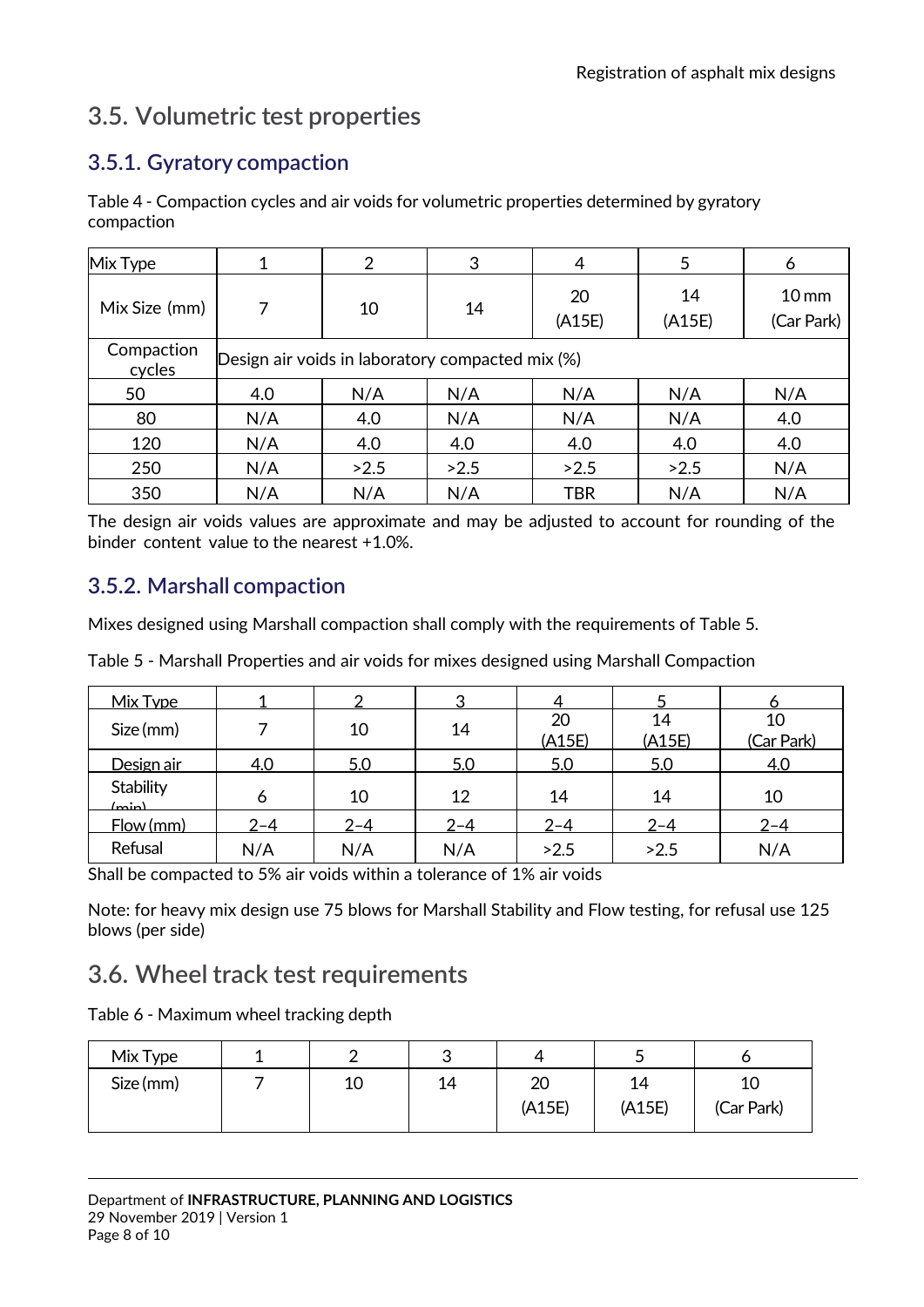| Traffic<br>category | Maximum tracking depth Austroads Methodology |     |     |     |     |     |
|---------------------|----------------------------------------------|-----|-----|-----|-----|-----|
| Light traffic       | N/A                                          | N/A | N/A | N/A | N/A | N/A |
| Medium traffic      | N/A                                          | N/A | N/A | N/A | N/A | N/A |
| Heavy traffic       | N/A                                          |     |     | <2  |     | TBR |

Wheel tracking test specimens shall be compacted to 5% air voids within a tolerance of 1% air voids. Total rut depth is determined after 10,000 cycles.

### <span id="page-8-0"></span>**3.7. Mechanical testing**

Shall be carried out for all Type 4 and 5 mixes

Table 7 – Mechanical Requirements

| Test                                            | Method     | Limits          |
|-------------------------------------------------|------------|-----------------|
| Tensile Strength Ratio - (after<br>Freeze Thaw) | AG:PT/T232 | 80% Minimum     |
| (Wet) Tensile Strength                          |            | 600 kPa Minimum |

### <span id="page-8-1"></span>**3.8. Asphalt mixes containing reclaimed asphalt pavement**

Up to 10% of RAP may be incorporated in the design of Type 5 mixes and 15 % in Type 4 mixes, subject to meeting the design requirements as described Section 3.

Mixes for maintenance Type 2 asphalts may contain up to 25% RAP.

A RAP management plan shall be in place

# <span id="page-8-2"></span>**4. Deep lift asphalt design**

### <span id="page-8-3"></span>**4.1. General**

Deep lift asphalt pavements are defined as asphalt pavement installation measuring 80 mm or more in thickness.

Deep lift asphalt materials should be used in areas of high traffic flow and in areas of limited ability to close pavement segments for extended periods.

### <span id="page-8-4"></span>**4.2. Mix design and asphalt material requirements**

Table 8 – Deep Lift Parameters

| Property                                                    | <b>Test Method</b>                                            | Mix Type $4 - A15E$ | Mix Type 5 – A15E '<br>/ A20E |
|-------------------------------------------------------------|---------------------------------------------------------------|---------------------|-------------------------------|
| Air Voids (%) - 120<br><b>Cycles Gyratory</b><br>Compaction | AS 2891.2.2<br>AS 2891.7.1 or 7.3<br>AS 2891.8<br>AS 2891.9.2 | 4%                  | 4%                            |